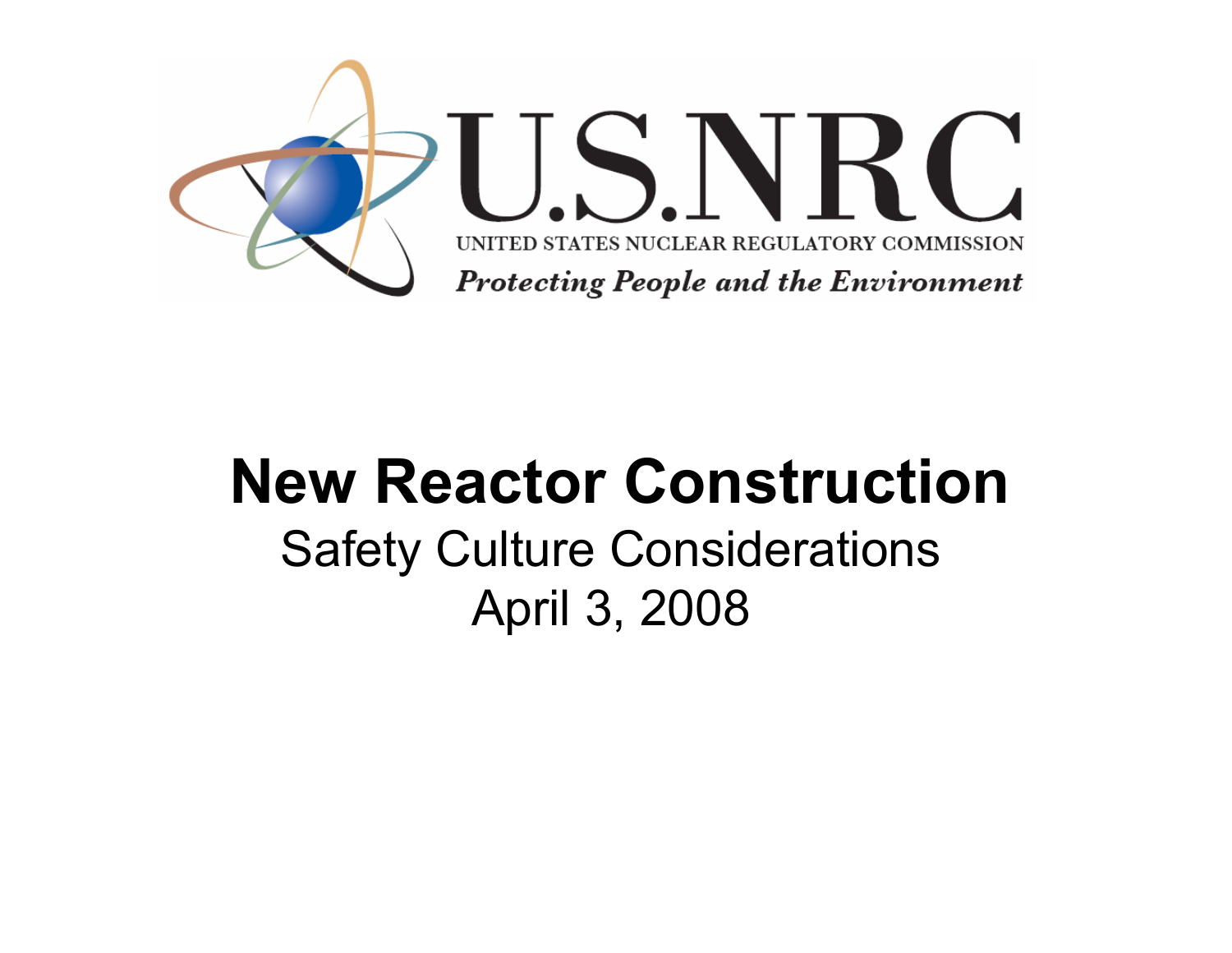

# Presentation Topics

- Lessons Learned
- Commissioners' Current Views
- •Reactor Oversight Process
- •Construction Inspection Program (CIP)
- Contractor Review
- •NRO Safety Culture Task Group
- •Next Steps
- •Input/Feedback/Questions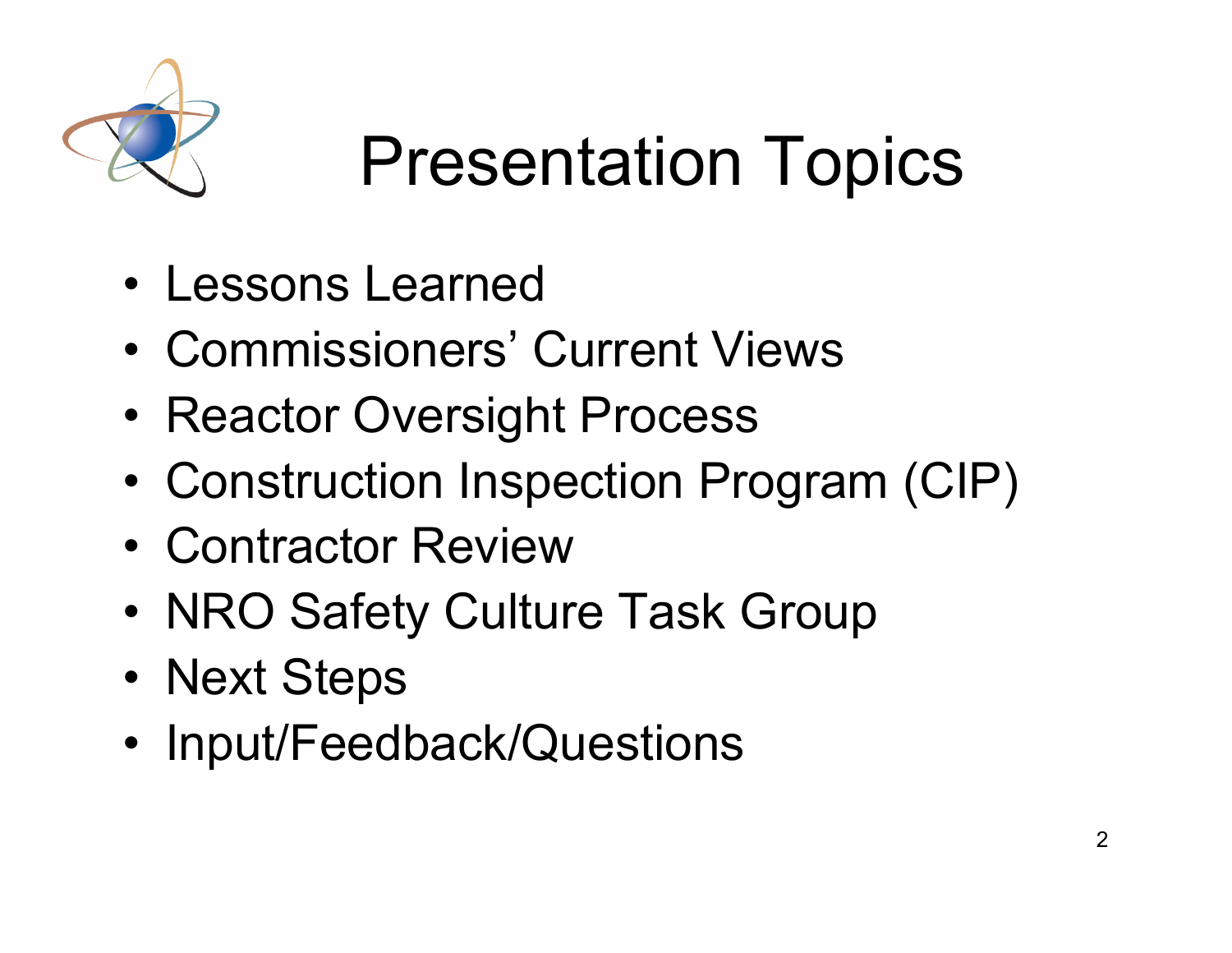

- Captured in NUREG 1055 "Improving Quality and the Assurance of Quality in the Design and Construction of Nuclear Power Plants"
- At the request of Congress, NRC conducted a study of existing and alternative programs for improving quality and the assurance of quality in the design and construction of commercial nuclear power plants.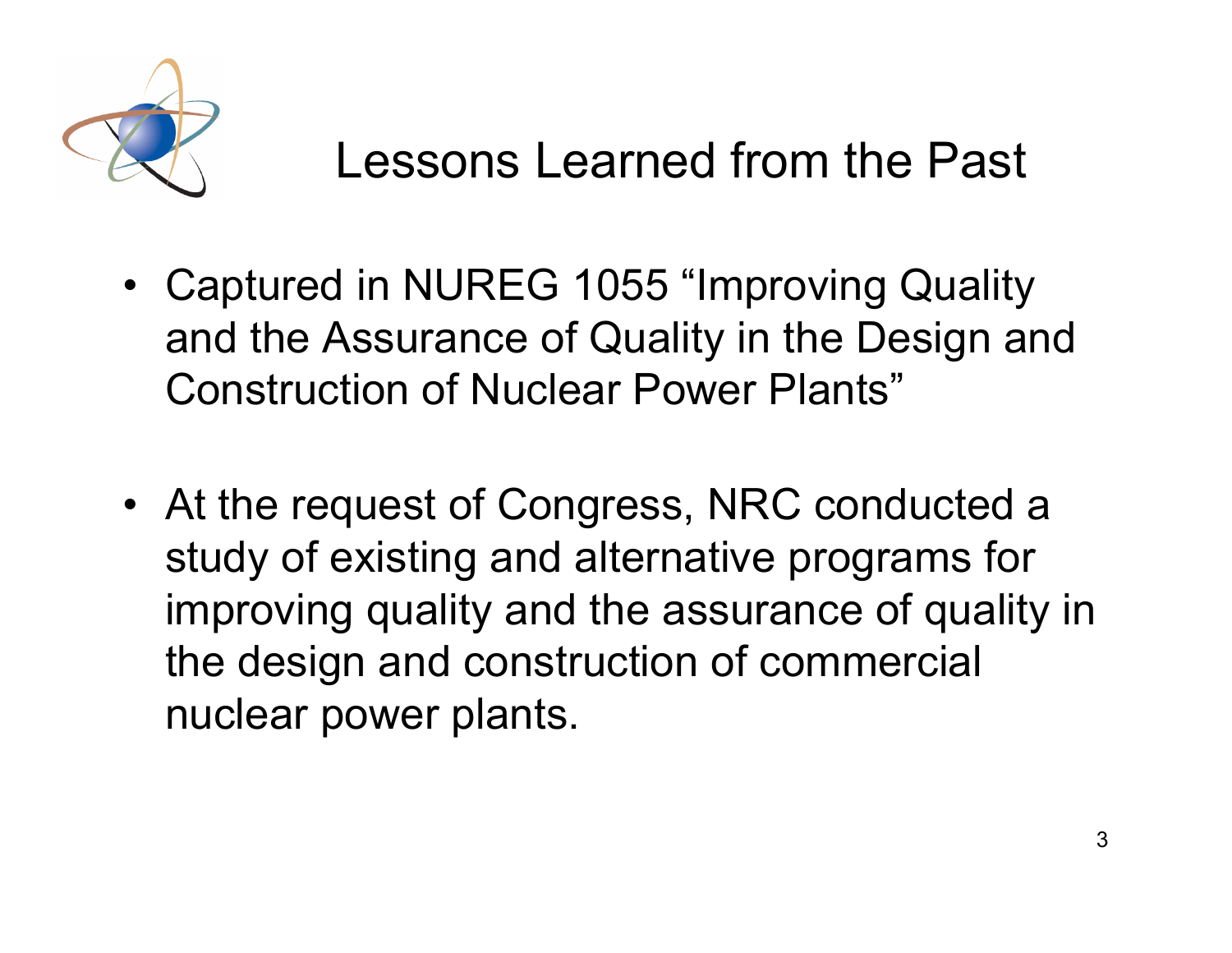

- • "The NRC inspection program was slow to synthesize scattered quality-related inspection findings coming in over a period of time into a comprehensive picture of a project-wide breakdown."
- • "The threshold for reacting to construction-related problems was set higher than for operational problems."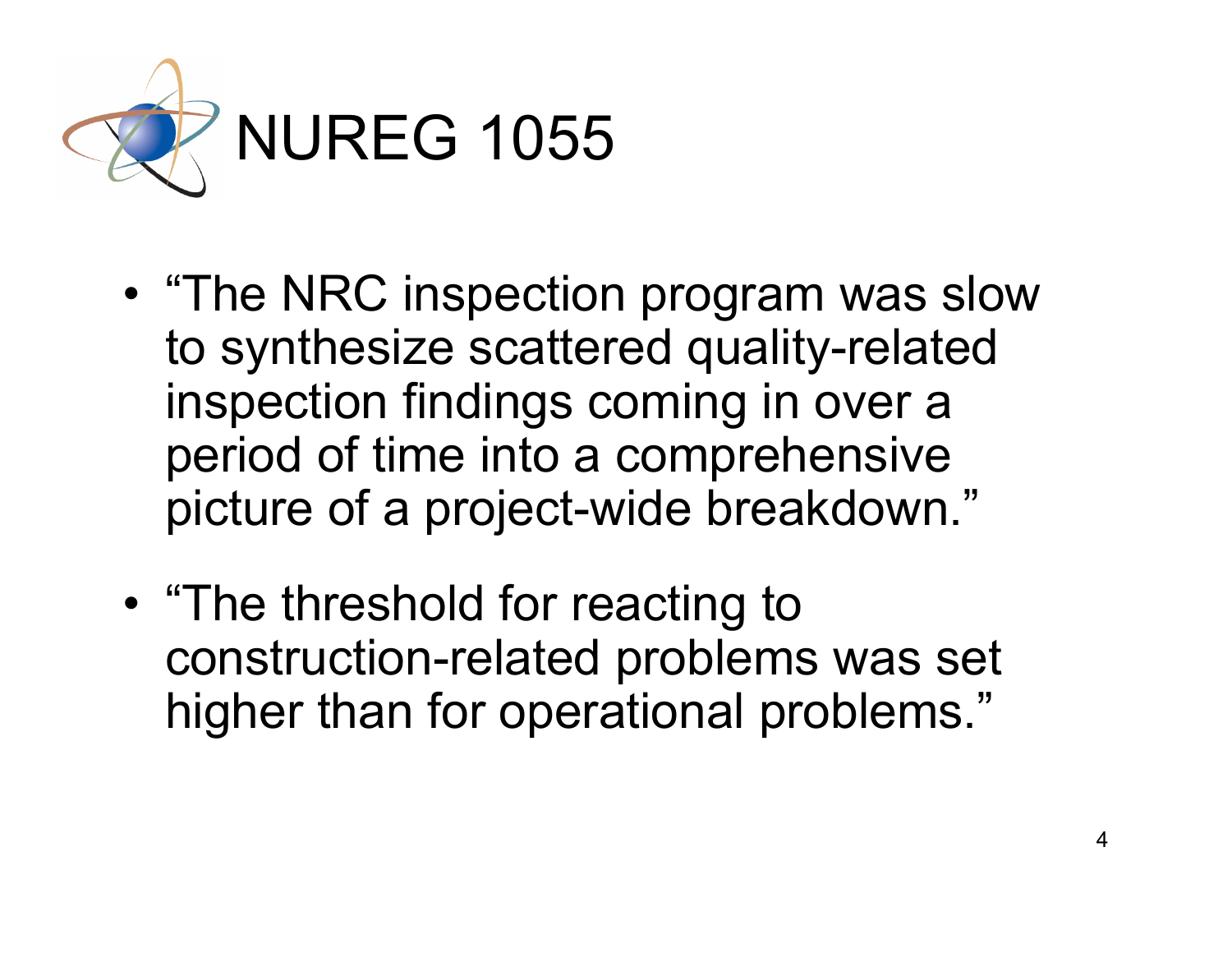

- $\square$  No immediate threat to public health and safety posed by construction deficiencies (failed to consider future impacts)
- **□ Construction problems would be found during start up** testing
- **□ Project-wide pervasive breakdown to be demonstrated** before strong enforcement action would be taken for construction quality problems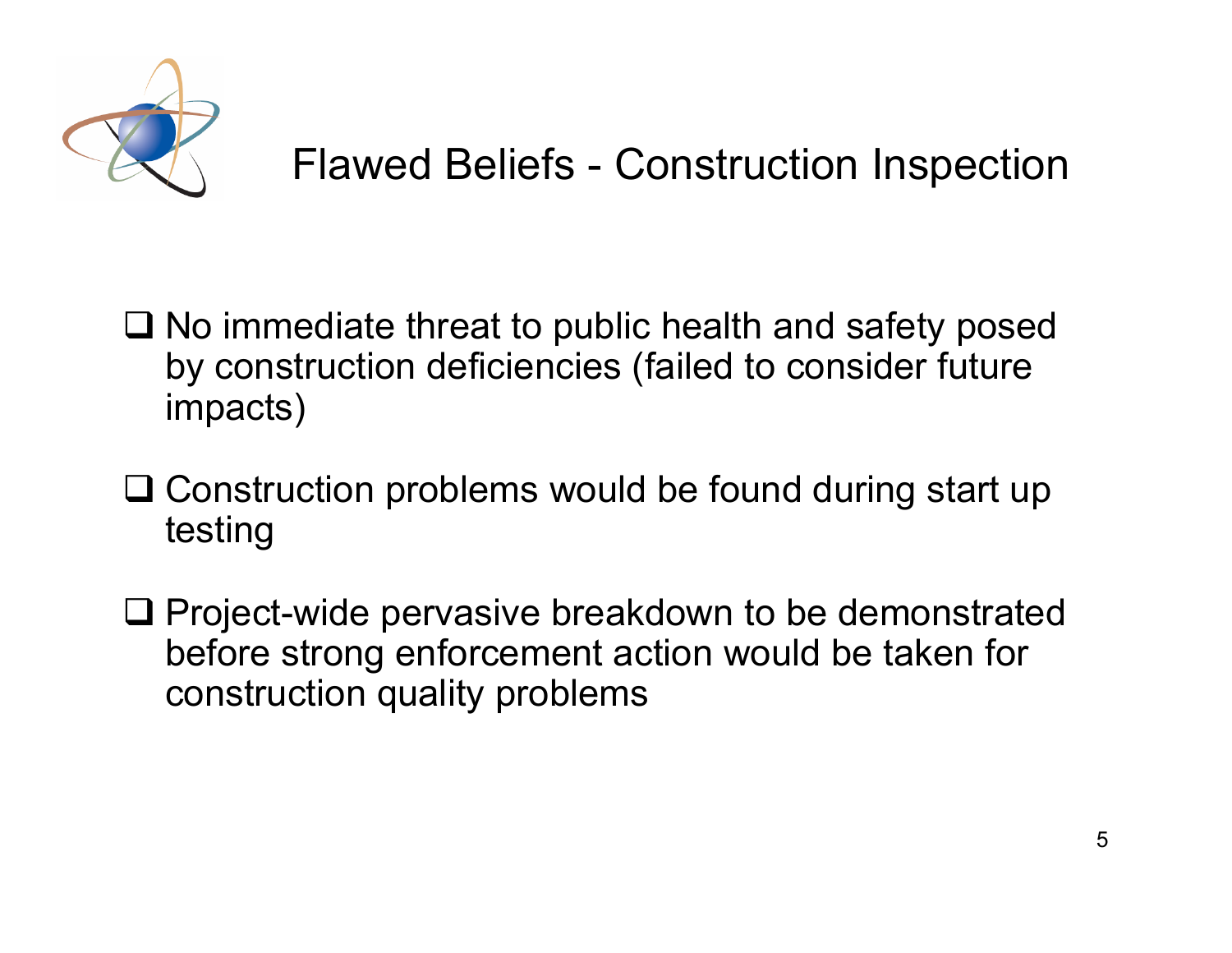# Commissioners Recent Views

- $\bullet$  "Any organization that does not have current nuclear experience and is interested in building nuclear plants must accept the need to constantly foster a strong safety culture in its nuclear organization. This is non-negotiable." (Lyons – "The Value of Regulation in the Quest for Safe and Secure Nuclear Energy," Cambridge Energy Research Associates -February 15, 2008 $\big)$
- "If we want to continue to improve on safety, we must look beyond just engineered controls. It is possible that bad decisions or a lack of a sufficient focus on safety, not technological failures, will ultimately cause problems in the future. Perhaps the greatest additional safety benefits are to be found in a renewed and deeper focus on the safety culture of NRC licensees." (Jaczko – "Being a Decisive Regulator, RIC, March 11, 2008 )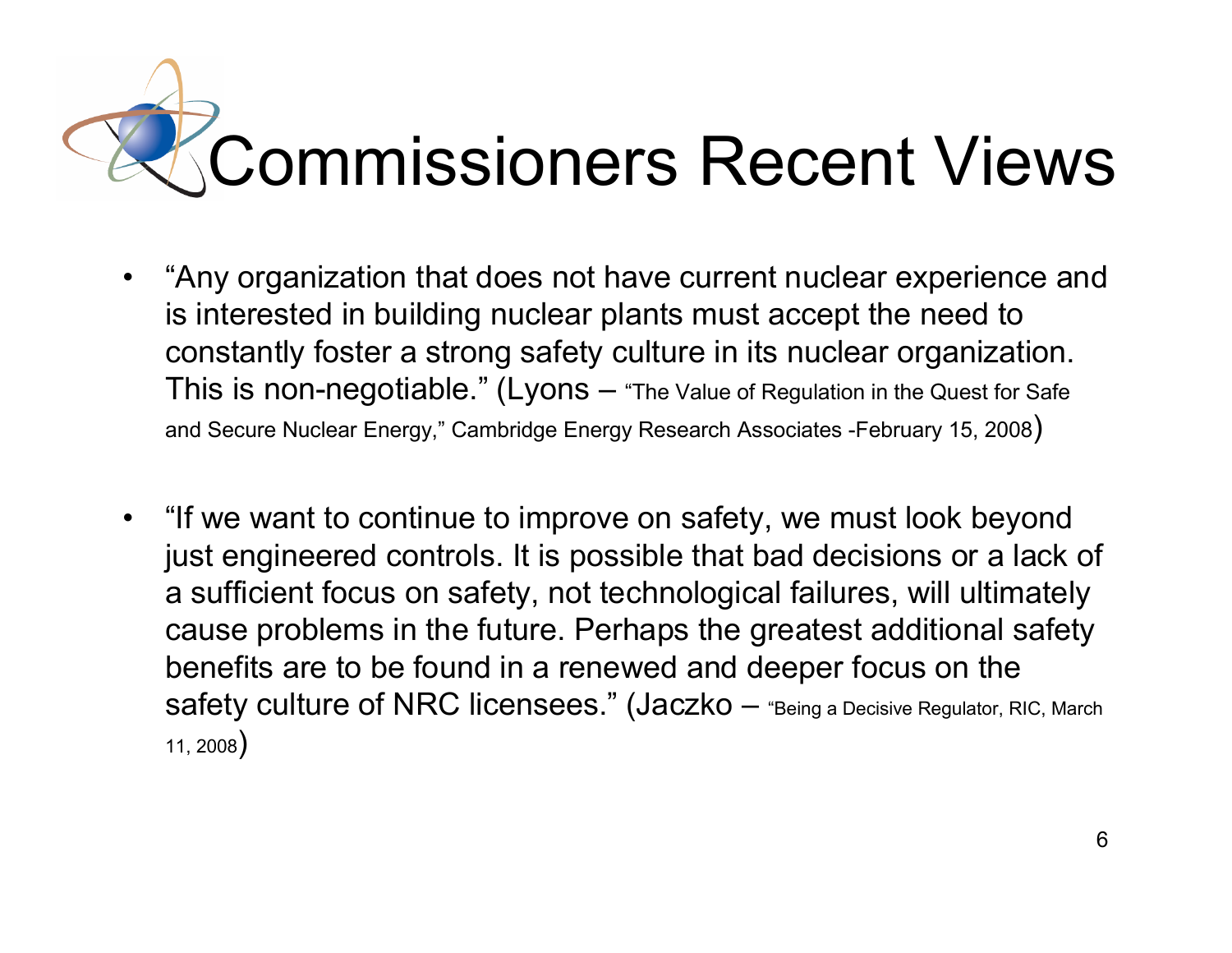

# SRM COMGBJ-08-001

A Commission Policy Statement on Safety Culture

• The Commission has approved the need to expand the Commission's policy of safety culture to address the unique aspects of security and to ensure the resulting policy is applicable to all licensees and certificate holders.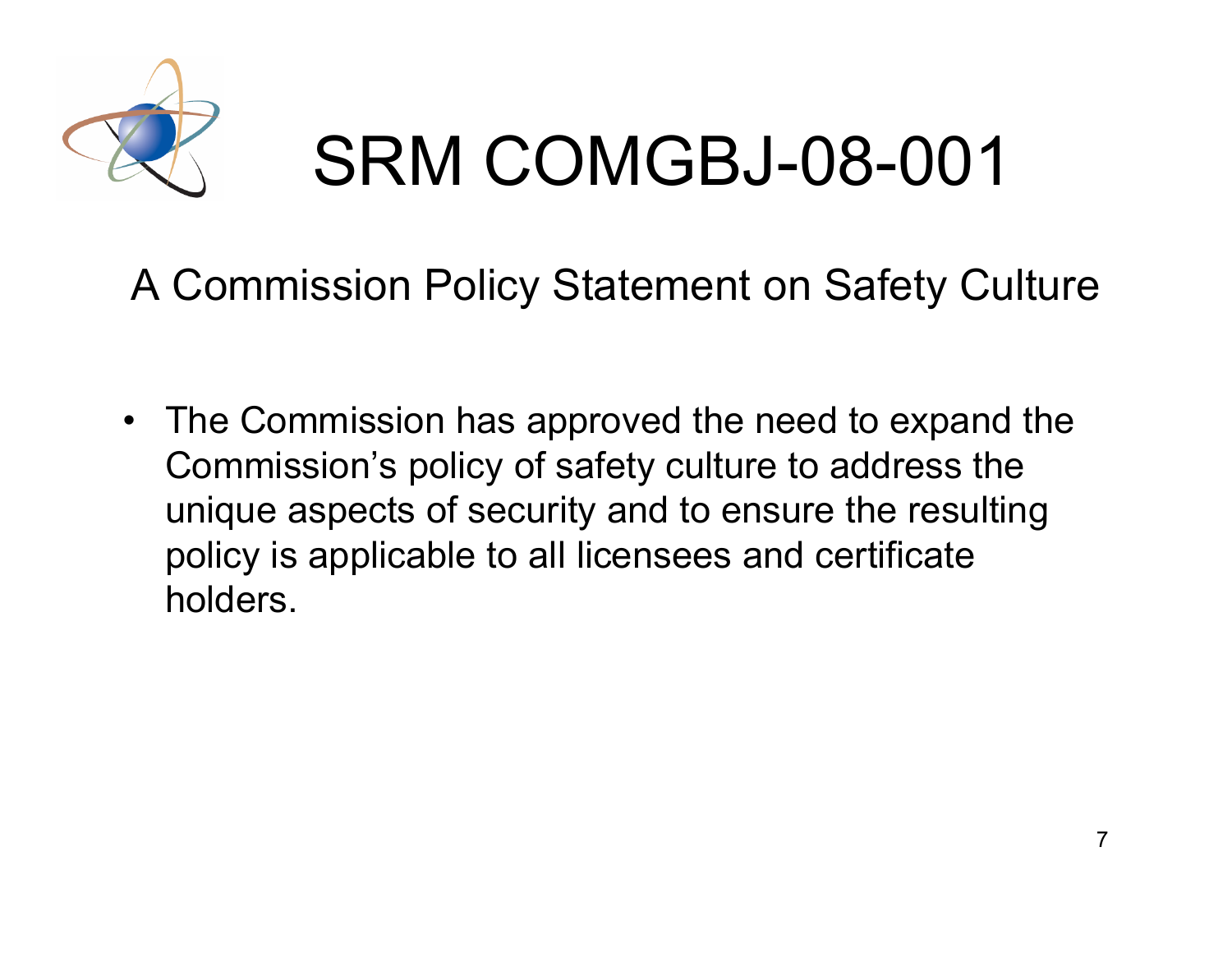

**No Recent U.S. Reactor Construction Experience**

- • How do we provide NRC oversight during construction to prevent the same problems from the first round of construction?
- • What can we learn from operating nuclear reactors to apply to new construction?
- What can we learn from new reactor construction experience internationally?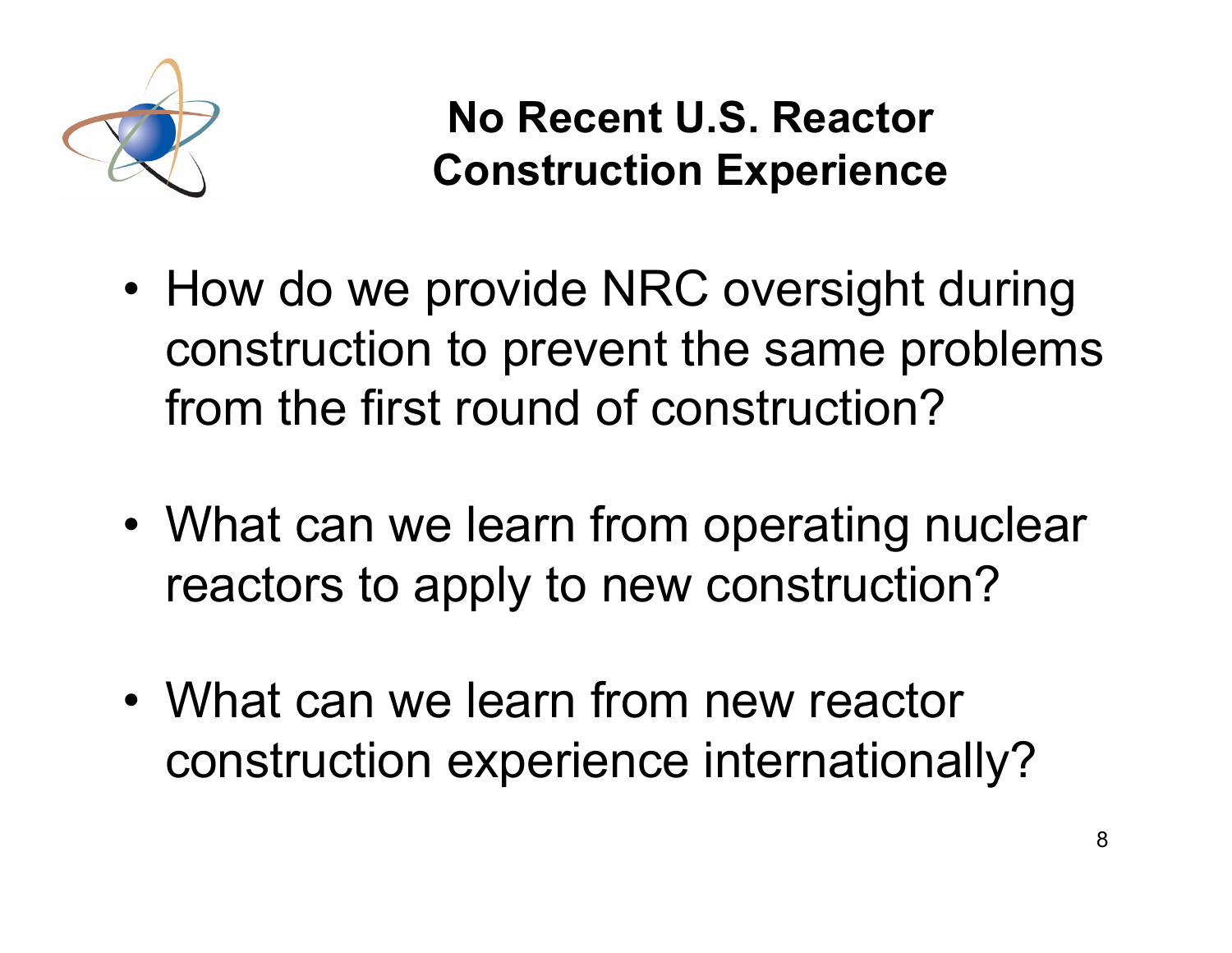

- Developed to be more transparent, understandable, objective, predictable, risk informed and performance-based than prior assessment process
- Integrated cross-cutting areas
- Focused additional NRC resources where required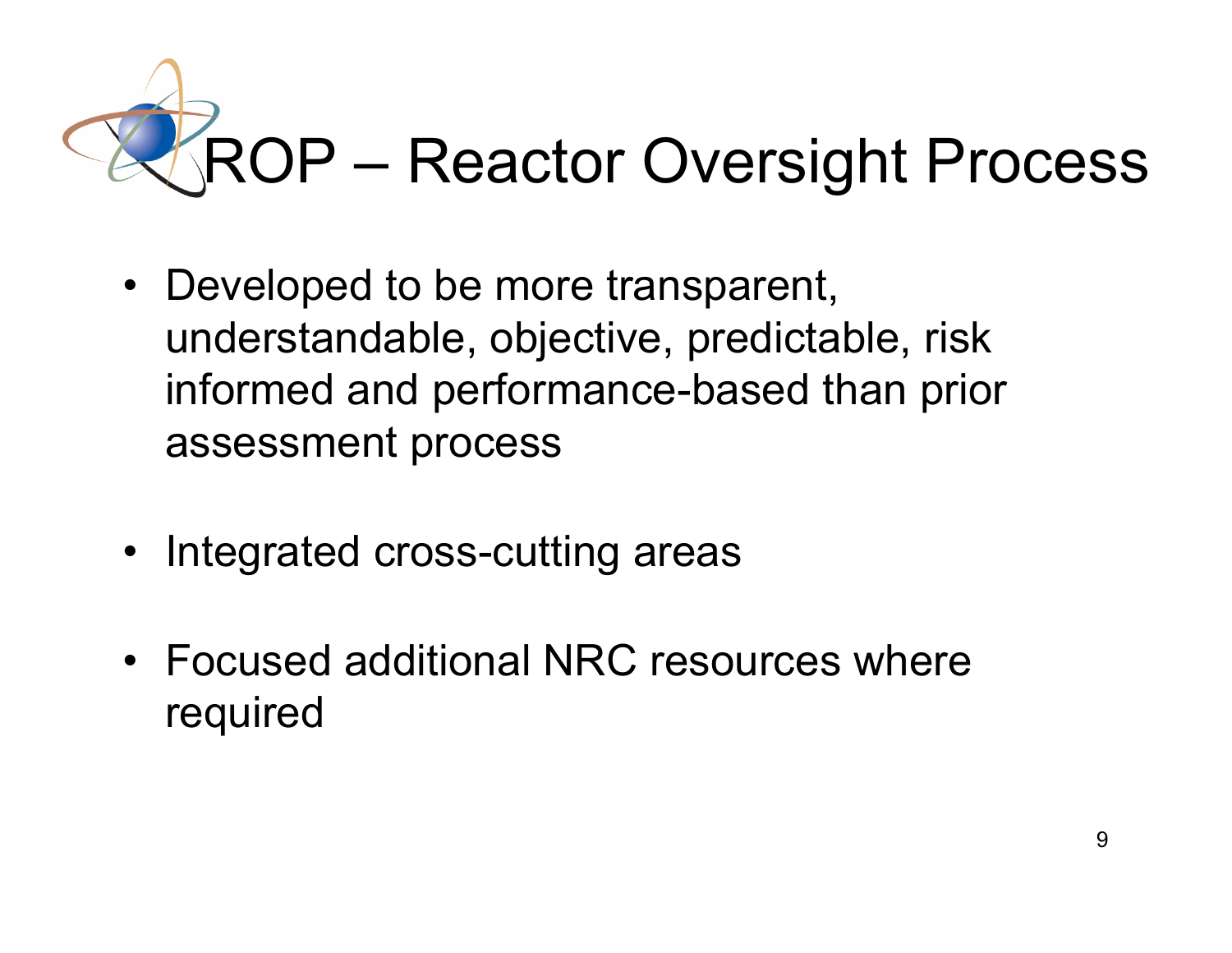

## Recent ROP Safety Culture Enhancements

- Introduced safety culture enhancements in the ROP in response to Davis-Besse Reactor Pressure Vessel Head event; Commission direction; and encouragement from other stakeholders (e.g., Congress, GAO)
- Identified safety culture components based on information from nuclear industry, international organizations and regulatory bodies, other domestic industries, staff expertise, and with involvement of stakeholders
- ROP safety culture enhancements have been developed and implemented in baseline and supplemental inspection programs and assessment process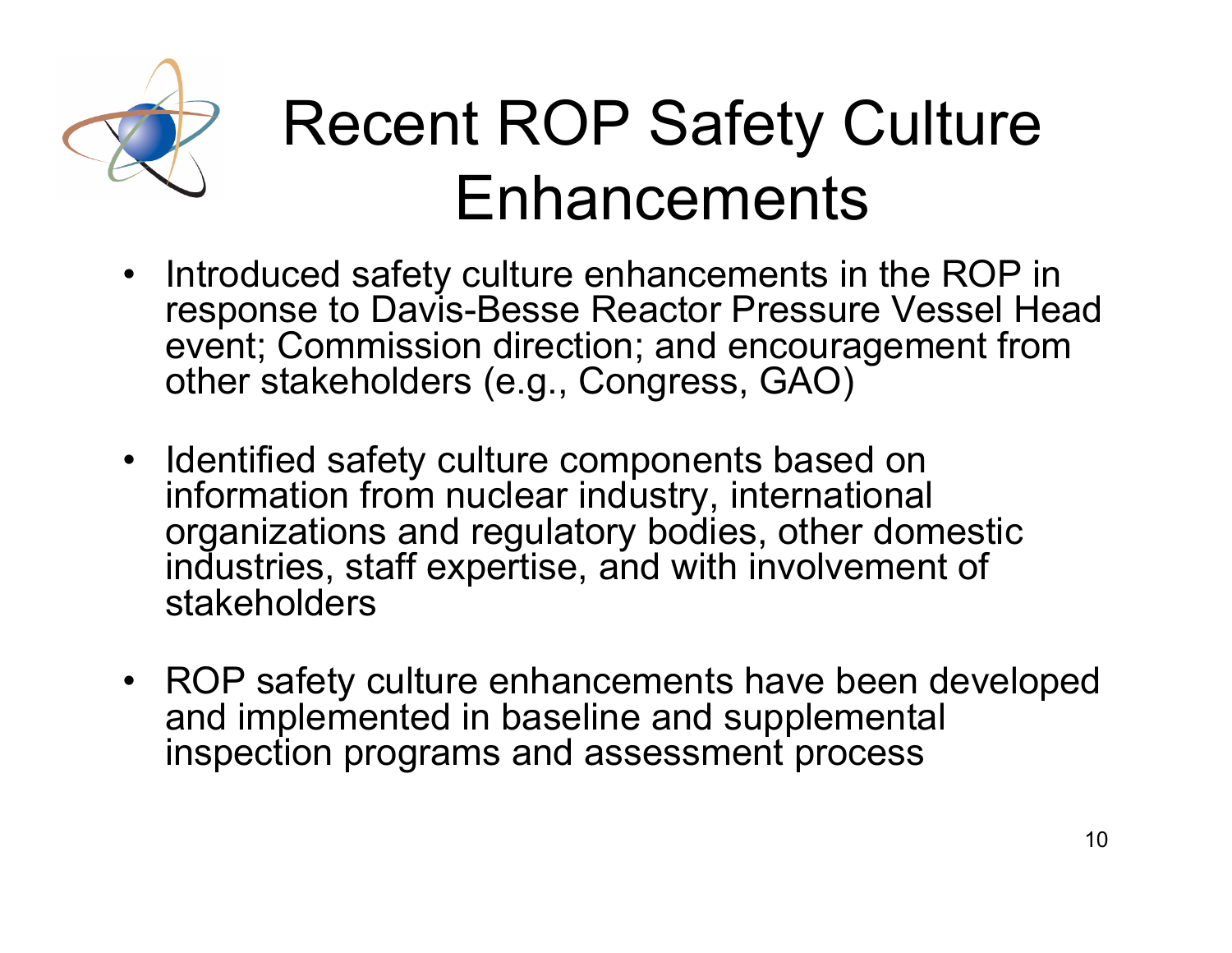# Construction Inspection Program (CIP) and Safety Culture

- Developed an interoffice team to review ROP safety culture enhancements for applicability to new reactor construction environment
- Contracted for independent evaluation of safety culture components to new reactor construction environment
	- $\triangleright$  Reviewed previous domestic and international construction experience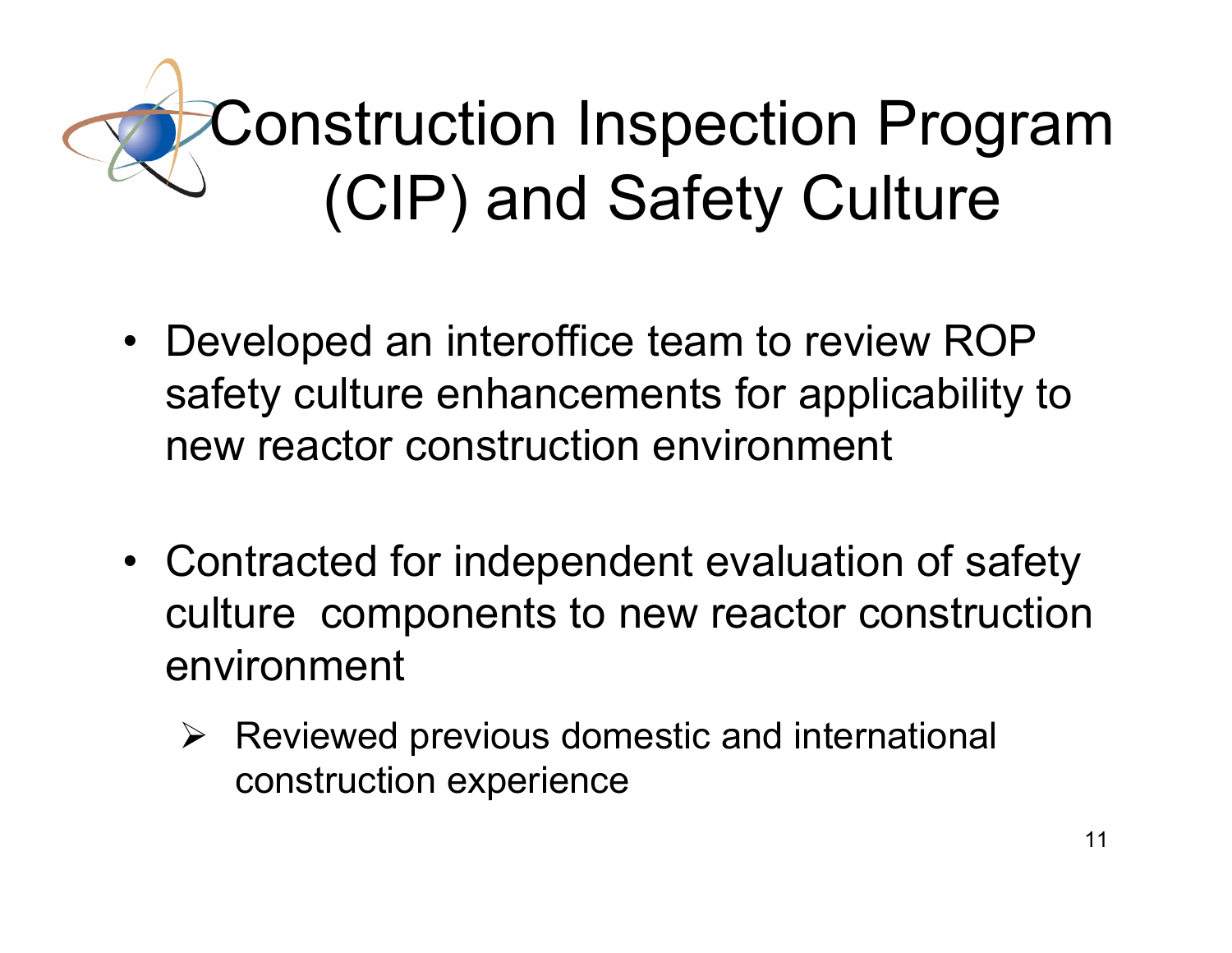

### Contractor Assessment Results

- $\bullet$  All the Safety Culture Components apply to the new reactor construction environment
- Key issues that should get greater and earlier focus in the inspection oversight program based on lessons learned from construction experience:
	- Training of construction & manufacturing workforce to understand the requirements & expectations of their jobs in the nuclear environment
	- Corrective Action Program and Self-Assessments
	- Effective environment to raise safety issues
	- Effective communication and interfaces between designers, vendors, and construction force; configuration management and oversight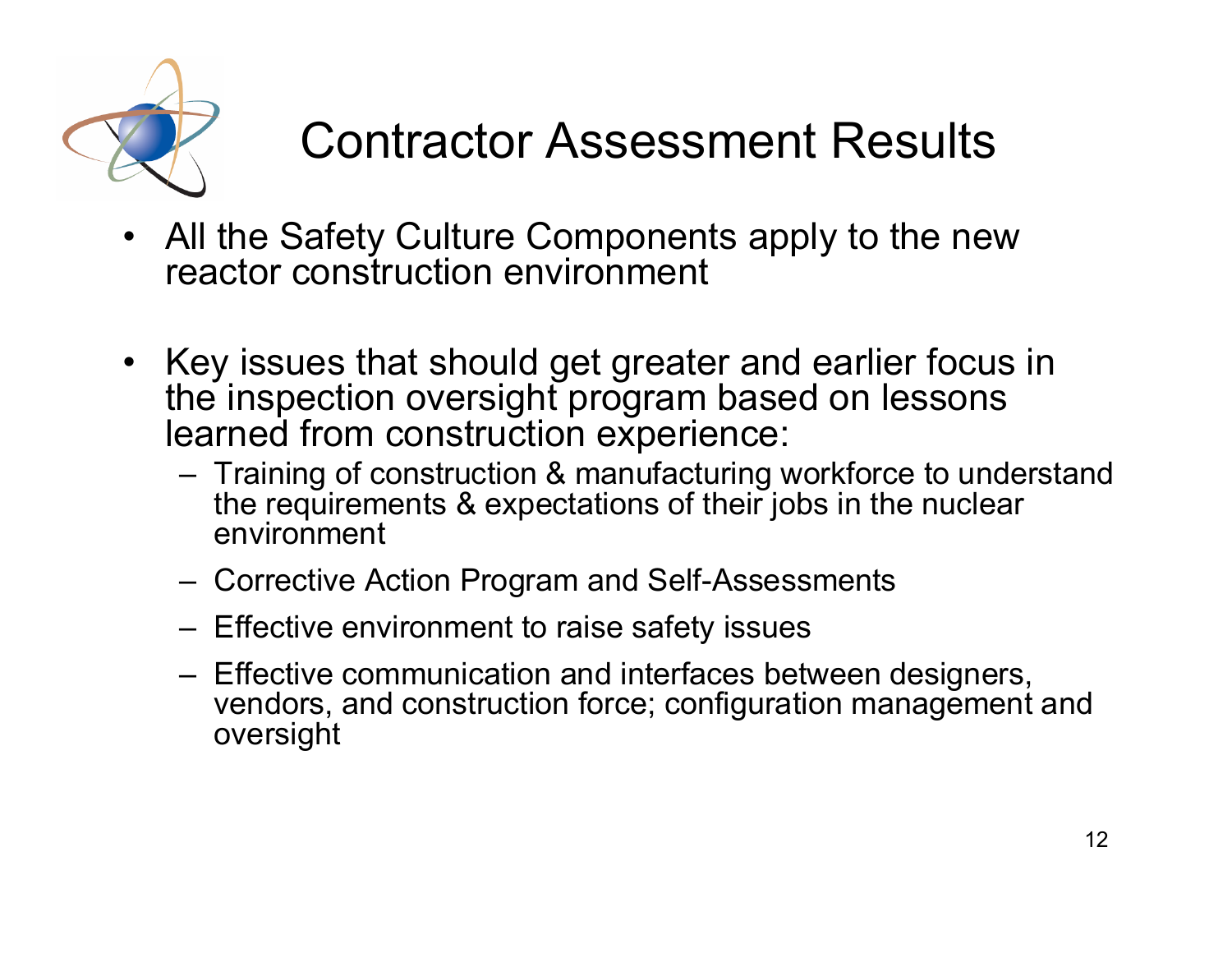

# New Reactor Construction Safety Culture Task Group

- Membership includes
	- Office of New Reactors (NRO)
	- Office of Nuclear Reactor Regulation (NRR)
	- Region II
	- Office of Enforcement (OE)
	- – Safety Culture Working Group (SCWG) members (developed existing safety culture components and responsible for revisions)
	- NRO contractor with previous nuclear industry construction experience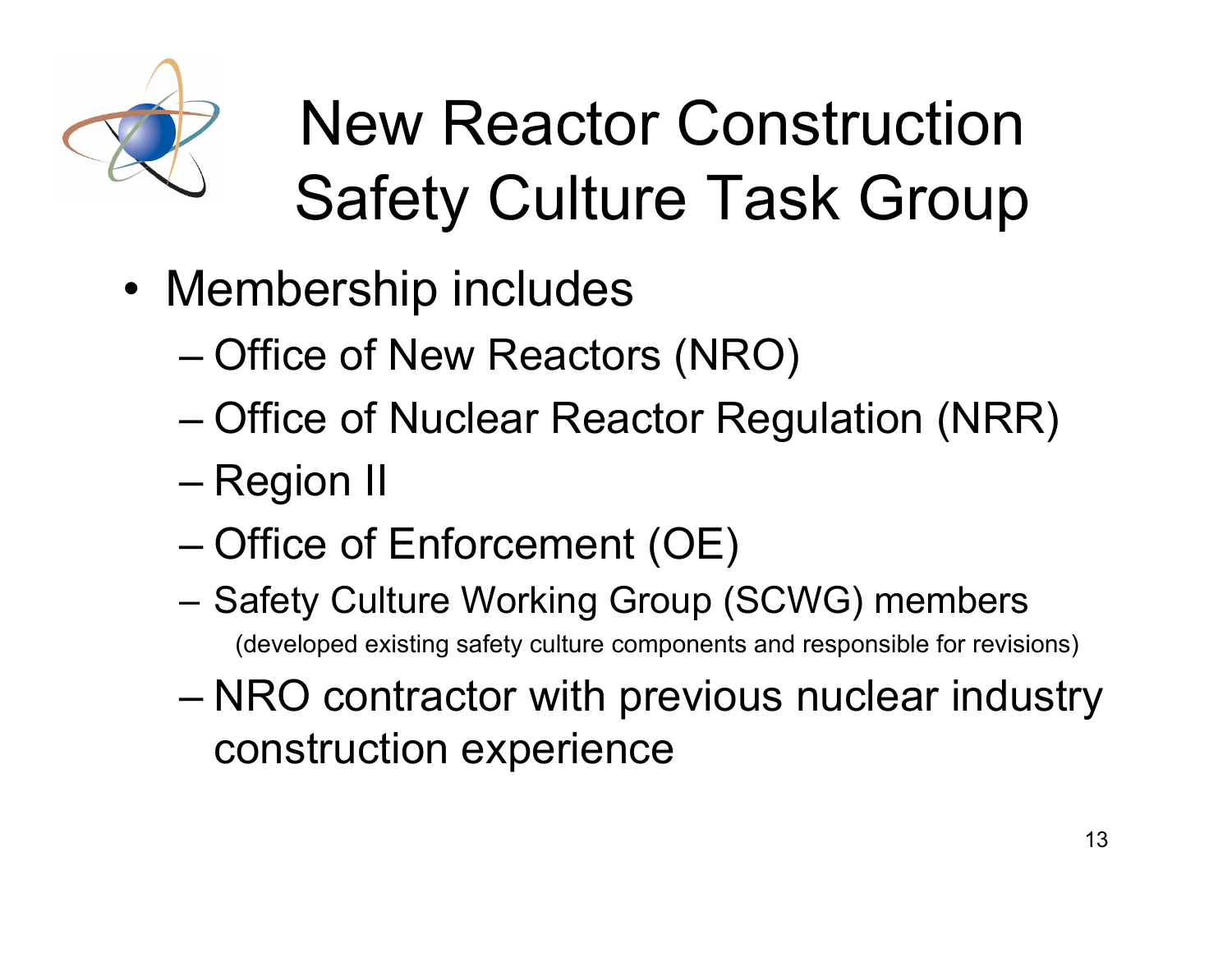

- $\bullet$  Preserve existing Safety-Culture Components with some description changes
- Define substantive cross cutting issues as they apply to the Construction Response Table
- Safety Culture Components assessed during Nominal Inspection Process
- $\bullet$  Determine appropriate level of follow up inspections where licensee performance has significantly declined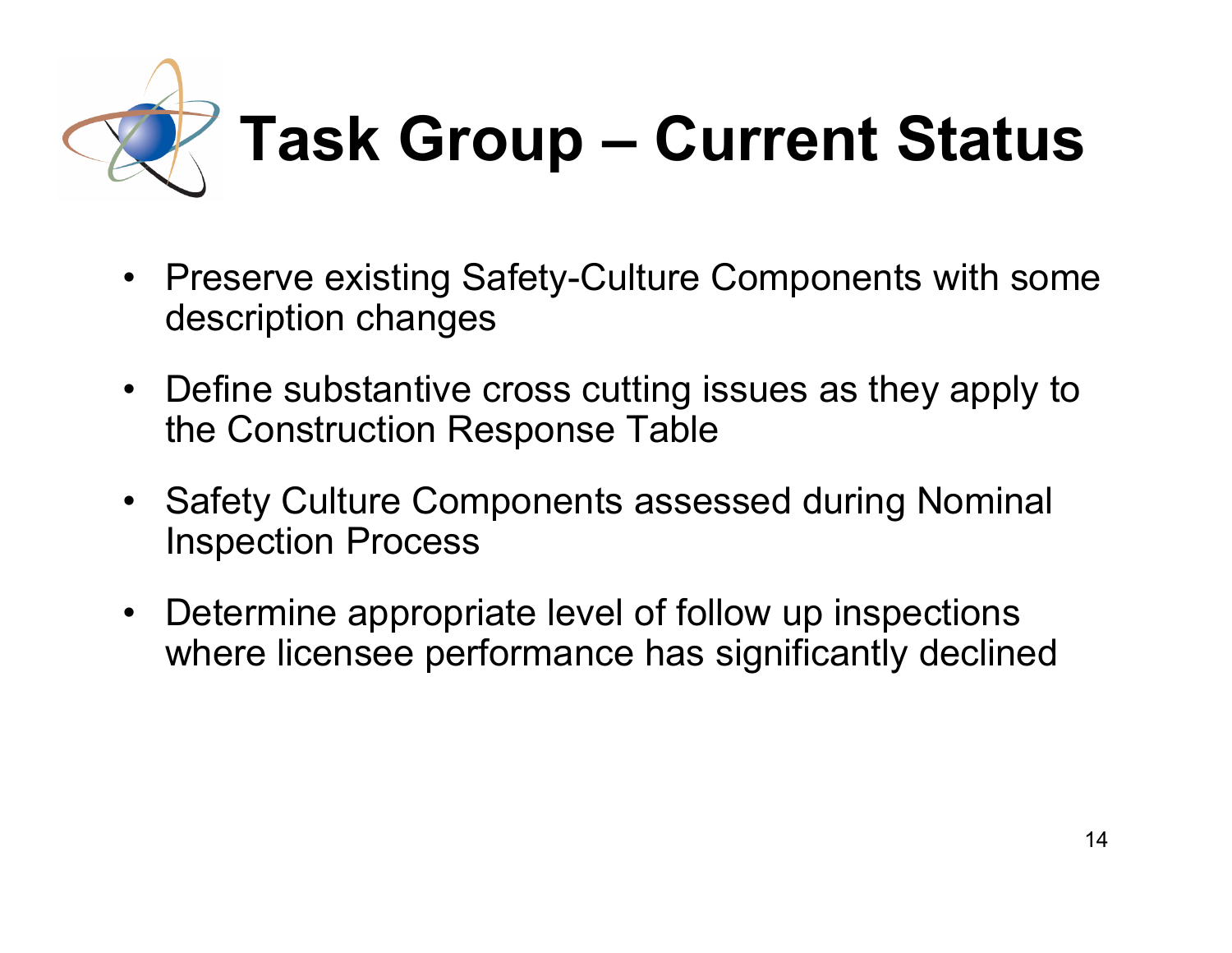

## Next Steps

- •Develop Implementation Plan
- Present status updates at future public meetings at May 22nd Public Meeting
- Identify additional methods for stakeholder engagement
- Develop Commission Paper